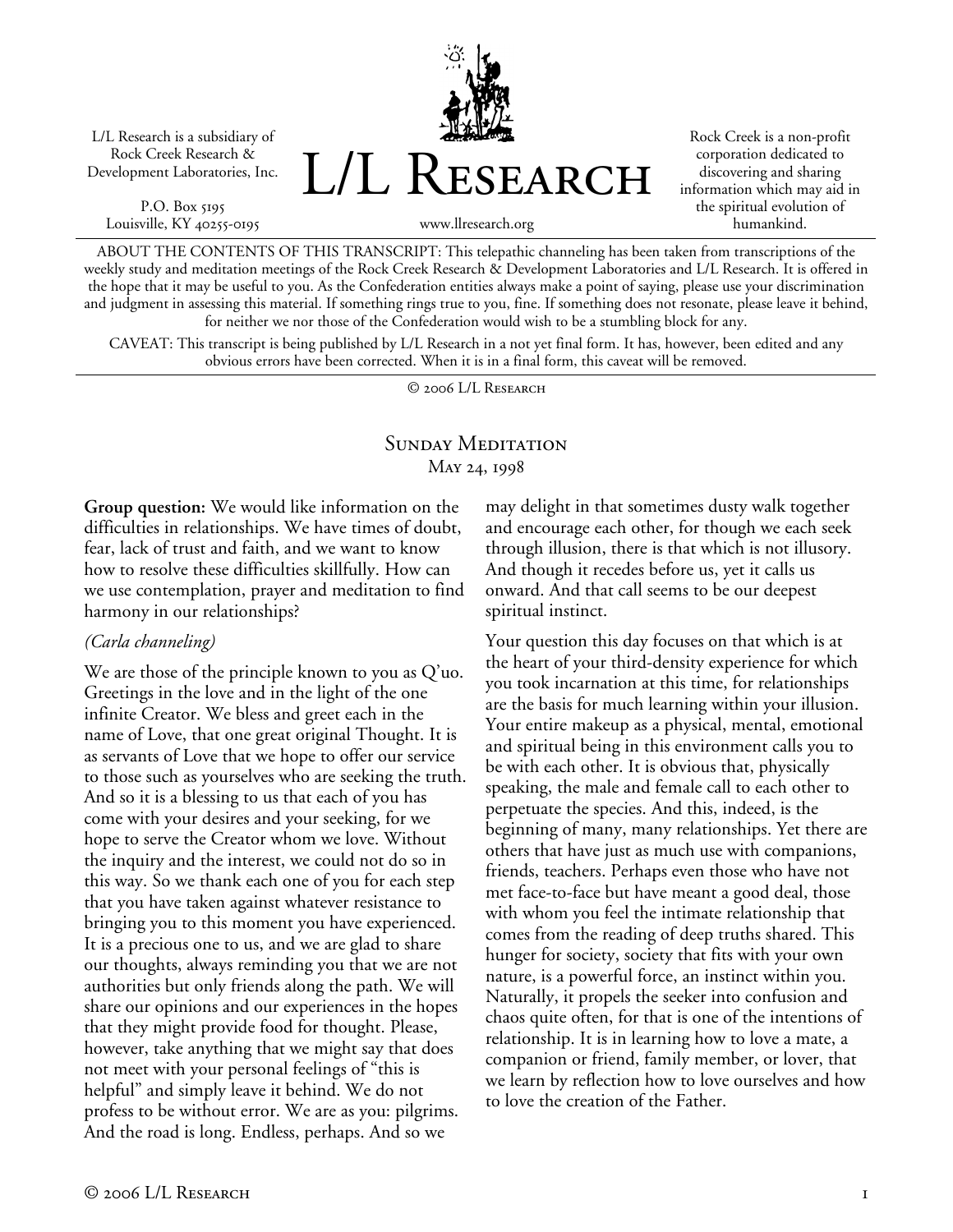Each density has its basic learning. That of first density is the simple beginning of awareness, the beginning of being in a manifested environment. The elements earth, air, wind and fire are of first density. Rock and ocean is of first density and they are learning, not self-consciousness but manifestation. And, as in your holy works, it describes the light separating from the day and the earth from the water, the fire from the air. Such is the learning of first density. The becoming of one element or another. The beginning of the long road from the Source to the Source. In second density the learning turns towards that of movement, of being drawn towards the light and the love of the one infinite Creator. The flower turns to the sun. The greenery breathes that oxygen which animals need, and animals breathe that carbon dioxide which plants need. There is the instinctual sharing of environment, the instinctual harmonizing of each thing finding its place as all things reach towards light and love. And yet there is not a self-awareness. That is the gift of third density. It is the first density in which the spirit within may begin to find conscious expression. For although plants and animals experience harmony and love and a feeling of rightness, they are not conscious of so doing.

When that step into third density comes, there is a veil drawn across that deep knowledge that all is well, for it is within this third density that the newly awakened soul within begins to work through the body, the mind, and the emotions to render them instinctual again through decisions that you make in each and every day. The spiritual work of third density has sometimes been seen as a single decision following one particular religious system, and for some, this is the experience that occurs. However, for many the awakening of the spirit within comes slowly, step by step. And yet small decisions create evolution of spirit, and there is no matter that is too small to become filled with the love which you as a person of faith put into the response that you offer to that which is in the moment before you.

In looking at relationships perhaps it may help to take a step back and to look at the process itself and what we wish to be focusing towards in this process of living in incarnation, behind the veil of forgetting, in the sea of confusion that you call life. To put it in one way that this instrument is fond of saying, third density is intended to be a journey from head to heart. To put it another way, third density is a kind

of spiritual boot camp in which one overriding question is put before the spiritual seeker. This question is, "How do you wish to serve?"

The choice in service is of service to self or service to others. Those who choose service to self basically feel that the Creator is them and they are the Creator. The environment about them is that which may be controlled or manipulated in order to best make the self happy, comfortable and so forth. This is not a consciously negative attitude in many cases but simply the day-to-day working pattern of self expressing. The other choice is service to others, and the one who chooses this way of expressing love is intending to, at the expense of the self, put others first. The service-to-self polarity and the service-toothers polarity is like the north and south poles of a magnet. In third density each begins somewhere in the middle in a kind of well of inertia. There is no positive charge or negative charge when experience begins to be accumulated by the awakened soul within incarnation. It is little choices, like whether to share your peanut butter sandwich with the other kids in fifth grade, whether to go sit with the kid with a broken leg in second grade, whether to help the parent who seems to need it. These seemingly small and everyday decisions are those in which one either decides to attract to the self that which is needed or to give away the love that is within one for the benefit of others.

We are those who seek to be of service to others for we feel that others and ourselves are one, even though it is not something that we can see and certainly not something that you can see. You cannot see that your hands do not stop at the ends of your fingers and that the other person's hands next to you similarly do not end there but that each is touching each. Each energy field is moving to find comfort and [harmonization] with each other entity within this dwelling place and, in general, this has a tendency to occur, people finding ways to make each other more comfortable and to smooth and oil the social machinery that helps each person to feel better about whatever situation is occurring. These are not small choices when viewed in the context of the basic purpose of third density, for in a nutshell, the way you graduate from this third density to the density of love and understanding is by making decision after decision after decision based, not upon evidence, but upon faith. Faith that the love and the hope and the charity and the good feelings that you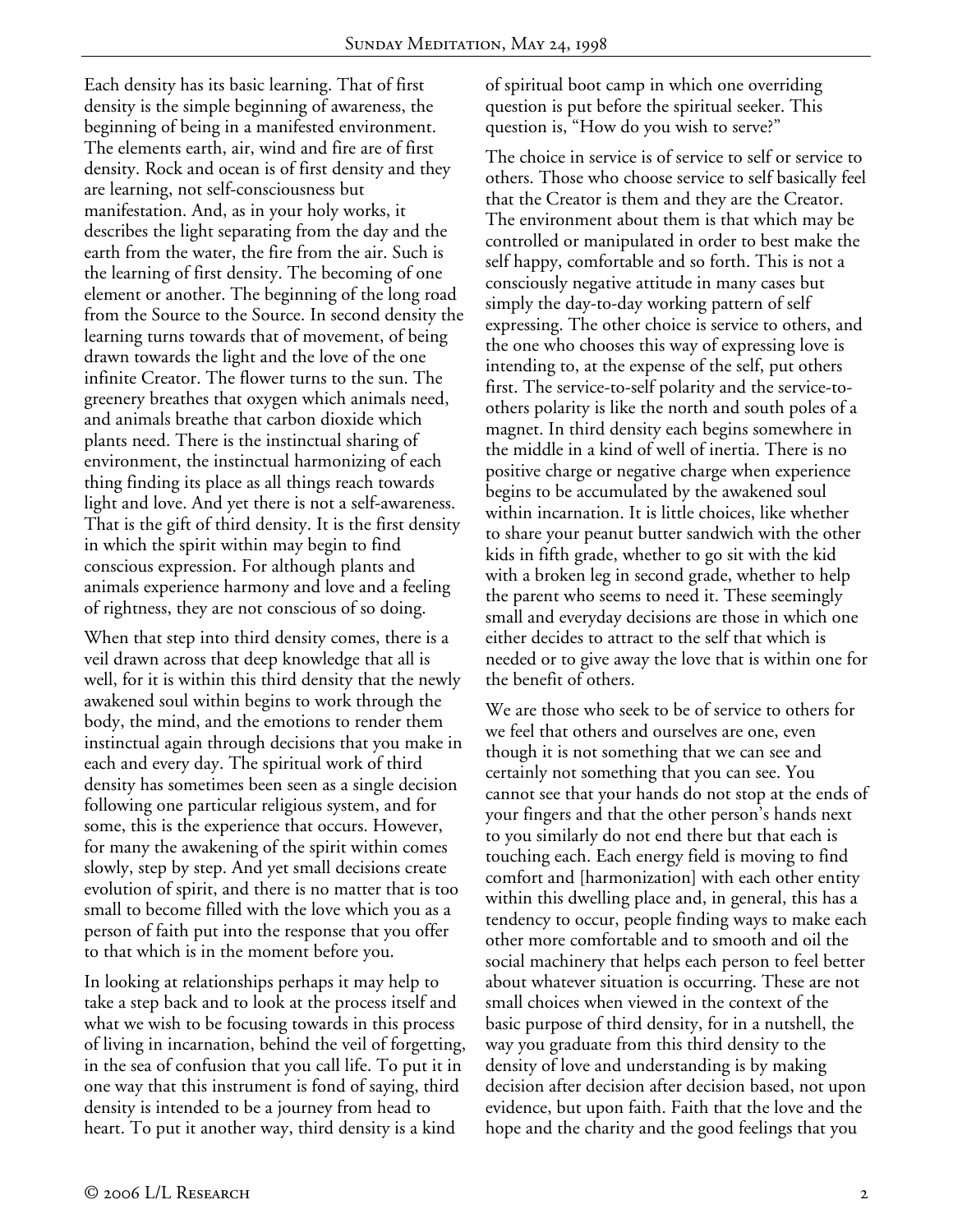experience within your heart are real and are not foolish or naive. Faith that things are well and that things will be well and that you do have comfort to give to yourself and to others.

Faith is only of importance when there is no real knowledge, and so it is in your environment in third density that the truth is hidden from you. There will not ever be any specific proof of your belief that will stand up, shall we say, in a court of law or in your discussions with someone who simply does not get it, who is still slumbering to the spiritual self and the spiritual identity that lies within, whatever your orientation. For instance, this instrument is Christian, and that literature and community of the Christian church feeds this instrument and gives this instrument ways to work upon faith. Whatever the orientation of each, it does include resources and tools that are available to all and can be used in the acceleration of spiritual evolution.

So when we say that this sea of confusion is given on purpose and not in a cruel or unthinking way we are simply referring to our feeling that it is only when there is no way to prove belief, hope and love that the choosing of those values and the manifesting of those values in a life experience has metaphysical weight. And, indeed, each choice that you make polarizes you a little bit more to the service-to-others polarity. We are assuming that each within this dwelling is a service-to-others oriented entity, as are we. We do not wish to say anything negative about those who seek in service to self, for we are aware that this too is a valid path as far as it goes. It does not take one as far as the path of service to others, and it must be abandoned, not in the next density, or the next after that even, but in the sixth density. For the fourth density, the one to which you hope to graduate at the end of this incarnation, is the density of love. The density after that is the density of wisdom, and the sixth density is the density in which love and wisdom are balanced. It is at this point that negatively oriented entities must switch polarity, for they discover at this point that they are unbalanced and that they can go no further because the deepest [choice] of all is towards evolution. Eventually each negatively oriented seeker chooses to become positive and to move onward towards the Source.

So the situation for each is a walk in semi-darkness, metaphysically speaking. The light is that of the moon, and there are many shadows, and the comfort of companions along the way cannot be overestimated. Naturally, each entity is drawn to the birds of a feather, as this instrument would say, those of like mind, those of like nature with whom they feel more comfortable, and the mating of men and women is a constant force towards the activation of catalyst that will teach the seeking soul to love. And the best of catalyst is gained with those with whom one is in contact with continuously. Those whom we see from time to time are those with whom we can plan to be our Sunday selves. We may wish to show all of our dazzling good points at once, or we may give them out one by one. But as long as it is the occasional friend that we are seeing we can offer the best of ourselves to that entity in each and every occasion upon which we meet. But for mates this is virtually impossible, and thank heavens for that impossibility, for it is necessary to work, it is necessary that we have catalyst to work with. And since we all came here to work on whatever density we are experiencing life, this seeming catalyst of pain and suffering and not understanding and wondering—this is the friction that we need to move us towards learning. And as we learn, we begin to realize that in each case we are looking not just at a situation but at an opportunity to find the love in that situation and to express that love. Consequently, often the catalyst itself becomes less painful to us because we are able to work upon our response to that catalyst; rather than simply being overwhelmed by the catalyst itself.

You asked what do entities fear when they are working on relationships, and perhaps we would say that the greatest fear is the loss of love or trust and the betrayal of security in whatever distorted way that security is felt by the self and by the other self. Many issues have their heart in this emotional security. The surface of an issue may be money, or health, or where to live. It may be almost anything in which two people have a different view, but whatever the seeming issue there is a deeper issue, a singular issue involved and that is not necessarily a doing issue but a being issue. It is the way of being or an attitude that we would like to encourage each to explore. The one known as Ra has offered the question, "Where is the love in this moment?" and it is this instrument's favorite way of centering the self in times of confusion. For each of you is love. Each of you is a projection into manifestation of the infinite love of an infinite and divine intelligence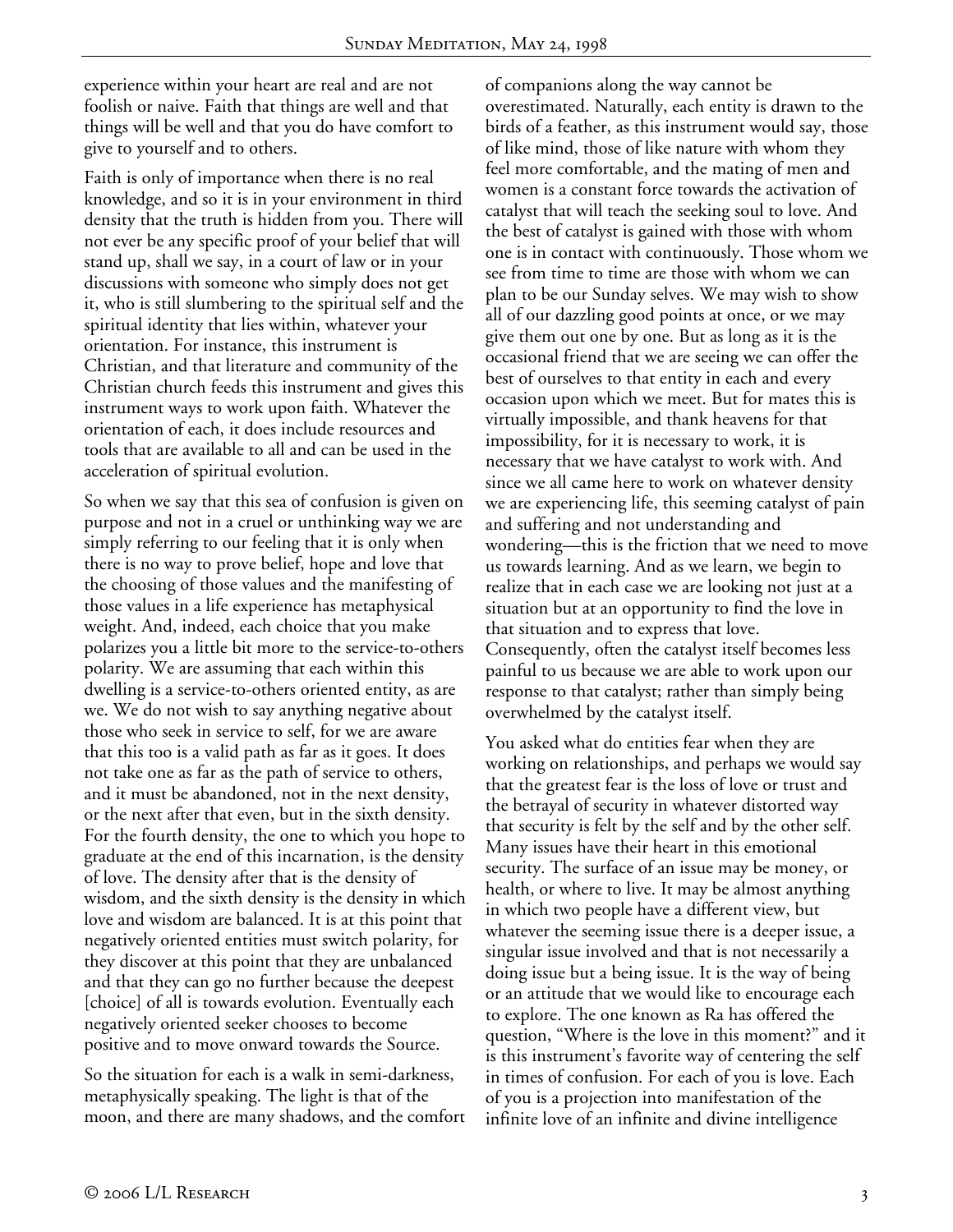that has created all that there is and is all that there is. Of course, each entity in manifestation is distorted from the original vibration of the Logos. Without this distortion, without this mismatch, shall we say, in space and time, there would be no universe filled with light. There would be no way that the Creator could know Itself. And yet, simply being in manifestation posits that there be illusion. As long as each of us is a being, an entity, apart from Love Itself, each is dwelling in some degree of illusion. However, in this illusion each is the Creator to each, and in relationship, especially the mated relationship, this awareness is a healing balm that may help and prove a resource to those who are in pain because they feel abandoned or rejected or misunderstood.

What people fear is being betrayed: offering trust and having it betrayed. There is within each the dancer that would fly and soar and leap in joy. And yet when we let that self out we are as foolish as little lambs playing in the pasture, and we can be easily squashed. And so it is a scary thing to surrender to those feelings of love and joy and enthusiams that are in our very heart, for are we all not love?

One of the big illusions is time itself. And as this instrument was thinking earlier, considering the various things that had been said around the circle, many times it is just that waiting that is so difficult. And what is it that mates or anyone in relationship would wait for when there is confusion between two people? We would say that it is as though there were a dance that all of nature and all of humankind is engaged in in third density. It is a dance with meter, rhythm, harmonization of movement, and the plants and animals are aware of that. And the moon and the sun and the stars dance also, and within each of us there is that completely aware dancer also. And to that completely aware part of ourselves which we may touch from time to time, there is no such thing as waiting but merely pausing and resting until it is time to move into the next step of the dance. But to the human heart lost in confusion, anxious to put things right, there does not seem to be much rhythm or harmony. There does not seem to be a clear cue as to when to enter the stage or when to change one's step or even in what line to say. And as entities repeat lifetimes working upon one dynamic or another of loving and being loved it is as though you were in a situation comedy, or, shall we say, a karmic book, and the jokes sometimes go right past you

because there is too much sorrow, too much suffering, and too much angst. And you feel like a living "Dear Abby" letter in search of the impossible solution to a complex knot of problems.

We encourage each to love that part of you that does not get it. You cannot wake up out of this illusion. That is not why you came here. You came here to be buffeted and pummeled by suffering and pain and limitation until finally, finally you surrender your intellect. You give up your logic and you move from head to heart. My friends, it is in the heart that the Creator is waiting for you, whole, complete and loving you with an intensity and utter compassion that is so real and so vital that there is no response but to love the Creator in return. This is not something for which you must reach. This is not something for which you can reach. You may sit in meditation for days and weeks and months and you will feel spiritual, but you will not necessarily be spiritual. For spirituality is in the being. It is in the self as you bring your self to the moment. It is in the attitude of self that, by faith alone, waits for that still, small voice, that intuition, that guidance that will tell you when to come in and what to say, that will enable you to look at a hopeless situation as far as harmonizing with another and say, "I reject the hopelessness of this situation. I will rest and wait for the rhythm to catch up.

In this endeavor you are crucial to each other, not simply mates, but everyone whom you pass on the street even, for you may in passing smile at someone who is hopeless and that realness may jolt that entity out of hopelessness into hope that bears much fruit. You do not know what you do. You cannot know the impact that you have as a being. [You may] not necessarily [seem to be] as those who are fruitful in the world. Some are. Some do not seem to be. And within the world this means much. Within the metaphysical world it means very little unless each thing that is a fruit is also one that was done with love, with a desire to help, with that stubborn naiveté that says that "I want to give the best that is in me, and I want to see the best that is in those around me." This encouragement of simple being cannot be overstated. May you have encouragement and support for each other, for you are acting upon yourself when you so do. And may you nurture and cuddle and hug that small self within that is so often hurt by a very bruising world. There is much unseen support for work in consciousness, for prayers, and